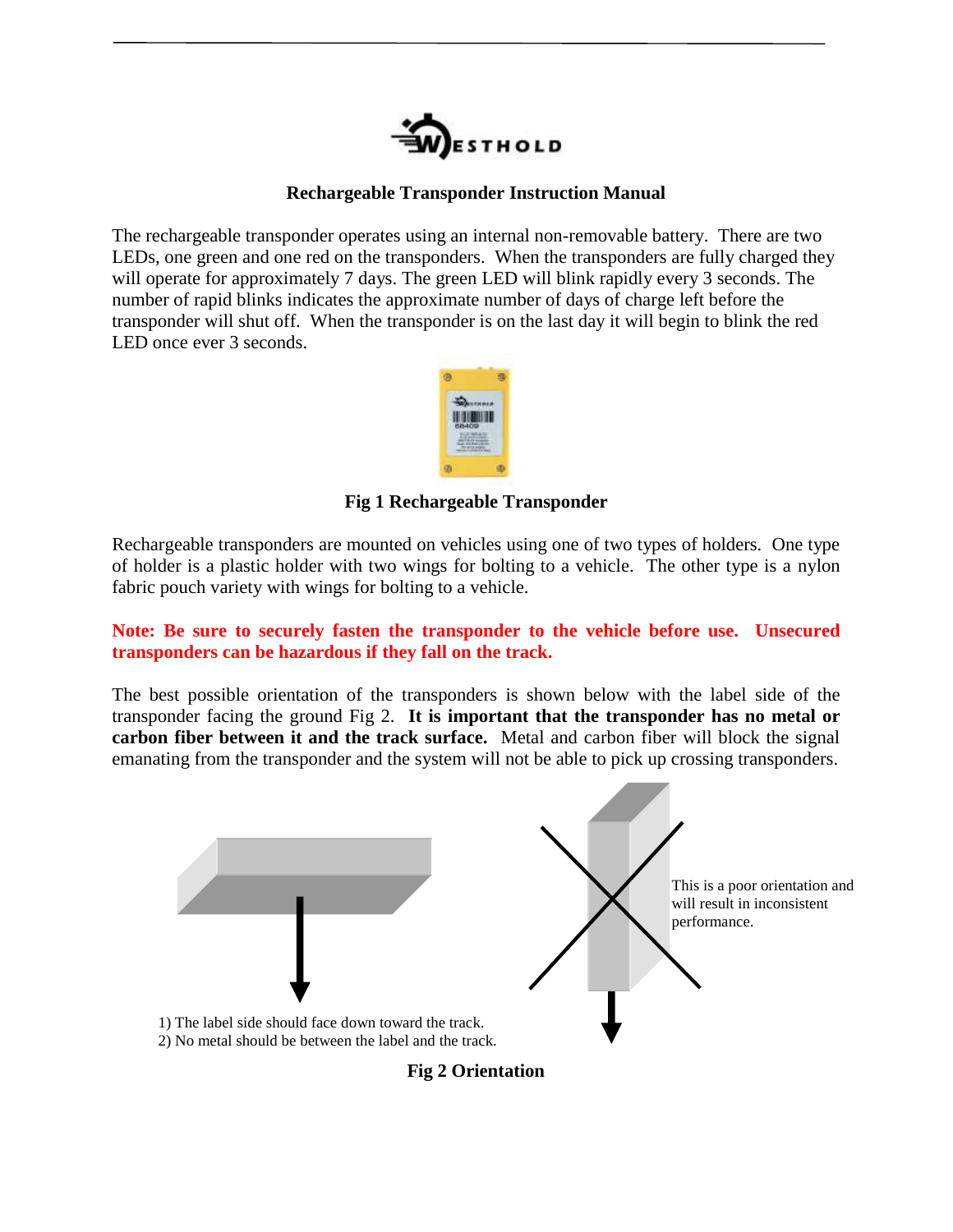• Label side of the transponder faces down toward the track. It does not matter which way the lights face. Those are just indicators of battery life.

#### **Note: There are other systems that use a different orientation such as the one on the right. Be careful about mixing the orientations.**

• No metal or carbon fiber between transponder and track. The transponder must have a clear shot to the ground.

## **Note: Signals can go through plastic so it is possible to use a piece of plastic as a mounting plate.**

Recessing the transponder can create problems such as shown below.



**Poor location**: Narrow window for detection. The signal can't be seen well.



**Good location**: No metal to block the signal. The detection window is very wide.

| <b>Transponder - Rechargeable</b> | <b>TXLI Model</b>                               |
|-----------------------------------|-------------------------------------------------|
| <b>Dimensions</b>                 | Approx. 3" x 2" x 1"                            |
|                                   | $(\approx 7.6 \times 5.1 \times 2.5 \text{cm})$ |
| Weight                            | Approx. 4.9oz (125 grams)                       |
| Temp Range                        | 32-122°F (0-50°C)                               |
| <b>Battery Life</b>               | 7 Days on full charge                           |
| <b>Operational Indicator</b>      | <b>LED</b>                                      |
| Low Battery Indicator             | <b>LED</b>                                      |
| Humidity                          | 90% Relative                                    |

#### **TXLI RMS Rechargeable Transponder FCC Declaration:**

#### **FEDERAL COMMUNICATIONS COMMISSION RADIO AND TELEVISION INTERFERENCE STATEMENT**

Changes or modifications not expressly approved by *Westhold Corporation* could void the user's authority to operate the equipment.

This device complies with Part 15 of the FCC Rules. Operation is subject to the following two conditions: (1) this device may not cause harmful interference, and (2) this device must accept any interference received including interference that may cause undesired operation.

#### **FCC ID: NKBTXLI-01, NKBTXLI-02, IC: 677A-TXLI02**